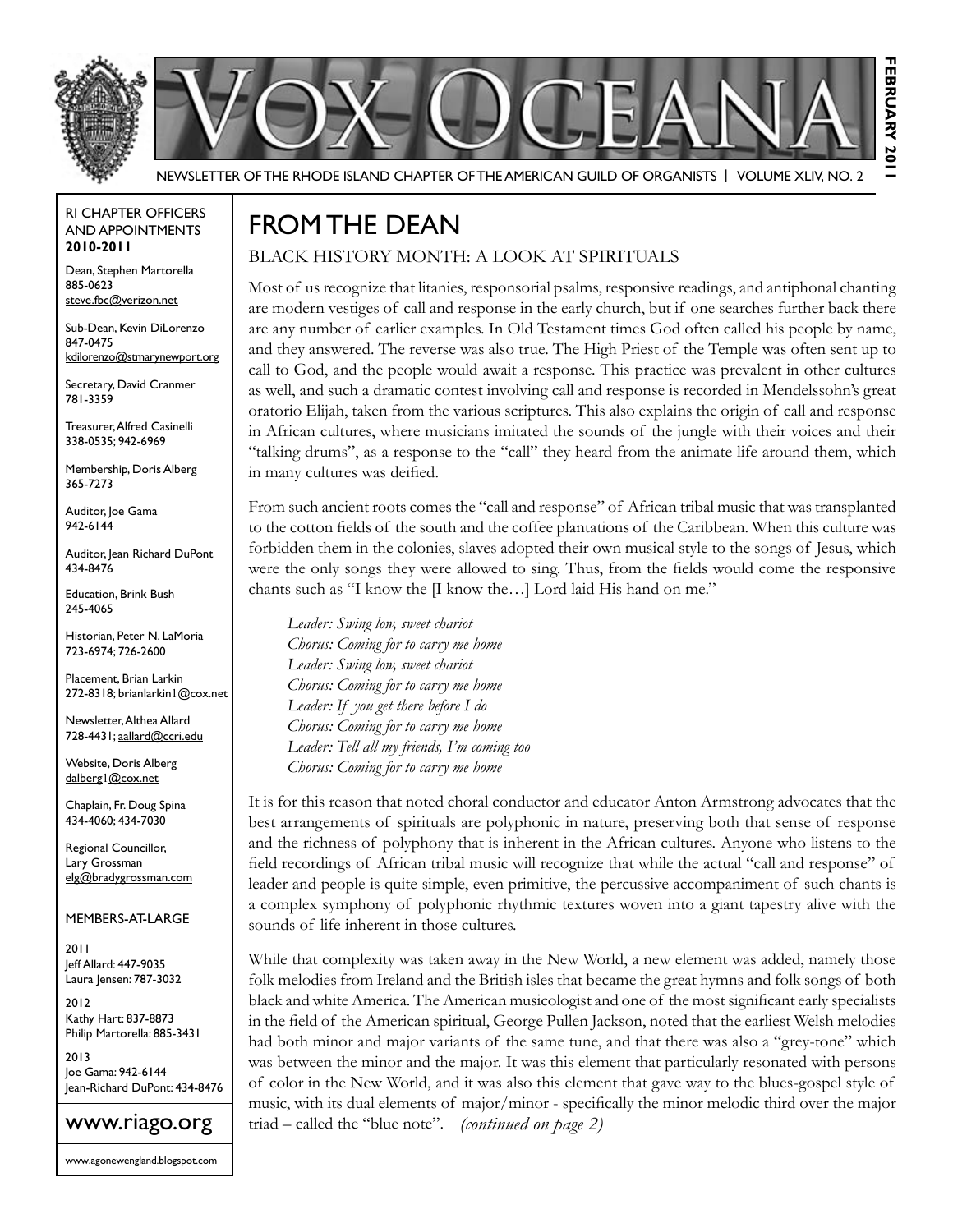## **EVENTS**

**Saturday, January 29, 2:00 pm: Paul Cienniwa** will be playing with French recorder player Heloise Degrugillier at Melrose Unitarian Church, 70 W. Emerson St., Melrose, MA.

**Saturday, February 5, starting at 1:00 pm:** RIAGO Chapter Event at The First Baptist Church in America, 75 North Main Street, Providence: "Explore the Organ: A Hands on Experience for young pianists" with **Nancy Nicholson** and **Stephen Martorella**. Three one-hour sessions from 1 to 2 pm, 2:15 to 3:15 pm, and 3:30 to 4:30 pm. Each session will include 4 students (or not more than 5 students), so that each student will have about 10-15 minutes at the organ. Anyone is welcome to observe; to participate, contact Nancy Nicholson at nlnpianist@cox.net

**Friday, February 4, 8:00 pm: Schola Cantorum of Boston**, Frederick Jodry, director, Schütz *Musicalische Exequien* and Purcell *Funeral Sentences*. Church of St. John the Evangelist, 35 Bowdoin Street, Boston.

**Saturday, February 5, 8:00 pm:** Repeat of Feb 4 concert. St. Joseph's Church, 86 Hope Street, Providence.

**Sunday, February 6, 4:00 pm:** Repeat of Feb 4 concert. St. Paul's Church, 15 St. Paul Street, Brookline, MA. Tickets available only at the door: General \$25, Senior \$20, Student \$8 Web: ScholaCantorumBoston.com or phone: 401- 274-5073.

**June 12–18: Yale Organ Week,** a unique musical experience for select undergraduate organ students presented by Yale Institute of Sacred Music. A small number of gifted undergraduate students will work with some of the nation's top artist/teachers, receiving daily lessons, participating in workshops, and playing notable instruments in and around New Haven as well as New York City. Most evenings feature performances by faculty or students and are open to the public. The Yale Organ Week gives organ students the opportunity to meet their peers from organ departments across the country. **The newly-extended deadline for application is February 15.** 2011 faculty include: Martin Jean, Thomas Murray, Bruce Neswick, Carole Terry, and Todd Wilson. Website: yale.edu/ism/events/ organweek2011.html

### DEAN (continued from front page)

Ironically, most spirituals come down to us today in their last form, as a solo-song with piano accompaniment. This was an attempt by noted composers such as Jester Hairston and Harry T. Burleigh to "gentrify" the Black Spiritual in order to present it as "art-song" in the belief that it would gain acceptance across a then white America. Thankfully, amazingly talented singers and composers such as Mahalia Jackson, Aretha Franklin (before she went pop), Tommy Dorsey ("Precious Lord, Take My Hand") and others were able to put back some of the original musical and improvisational traits of early spiritual and gospel music. Modern choral arrangercomposers such as Anton Armstrong, Albert McNeil and Adolphus Hailstork give us new insights into older styles combined with modern and innovative musical styles of the highest caliber.

Why not take a moment during this Black History month to listen to something old and something new from the intriguing world of the American Spiritual?

### PLACEMENT LISTING

| Contact Brian Larkin (272-8318) for more details or changes. |       |
|--------------------------------------------------------------|-------|
| Evangelical Covenant Church                                  | 9/10  |
| 841 N Main St, Attleboro, MA 02703                           |       |
| Susan Manlove                                                |       |
| $O/D$ 35-40K Kinzey-Angerstein                               |       |
| Dunn's Corners Community Church                              | 10/10 |
| Westerly, RI                                                 |       |
| Contact Brian Larkin for details                             |       |
| Tanya Smith: 401-377-4234                                    |       |
| Organist/PT \$9000 Allen                                     |       |

#### Find the Substitute List at WWW.RIAGO.ORG.

#### **SUBMISSIONS**

Deadline: 20th of each month

- Submissions: Send Word or Text files to aallard@ccri.edu or to Althea Allard, 166 Suffolk Ave., Pawtucket, RI 02861.
- Advertising: Word doc, PDF (print ready), JPG (high resolution), TIFF, or EPS. All files should be grayscale at 300 dpi resolution. Email to camacphee@gmail.com.

### Advertising Rates

1/4-page ad (3.5"W x 5"H): \$18 1/8-page ad (3.5"W x 2.5"H): \$10 Flyers you provide (for RIAGO members): \$10 Make checks out to RIAGO and mail to Althea Allard by the 20th.